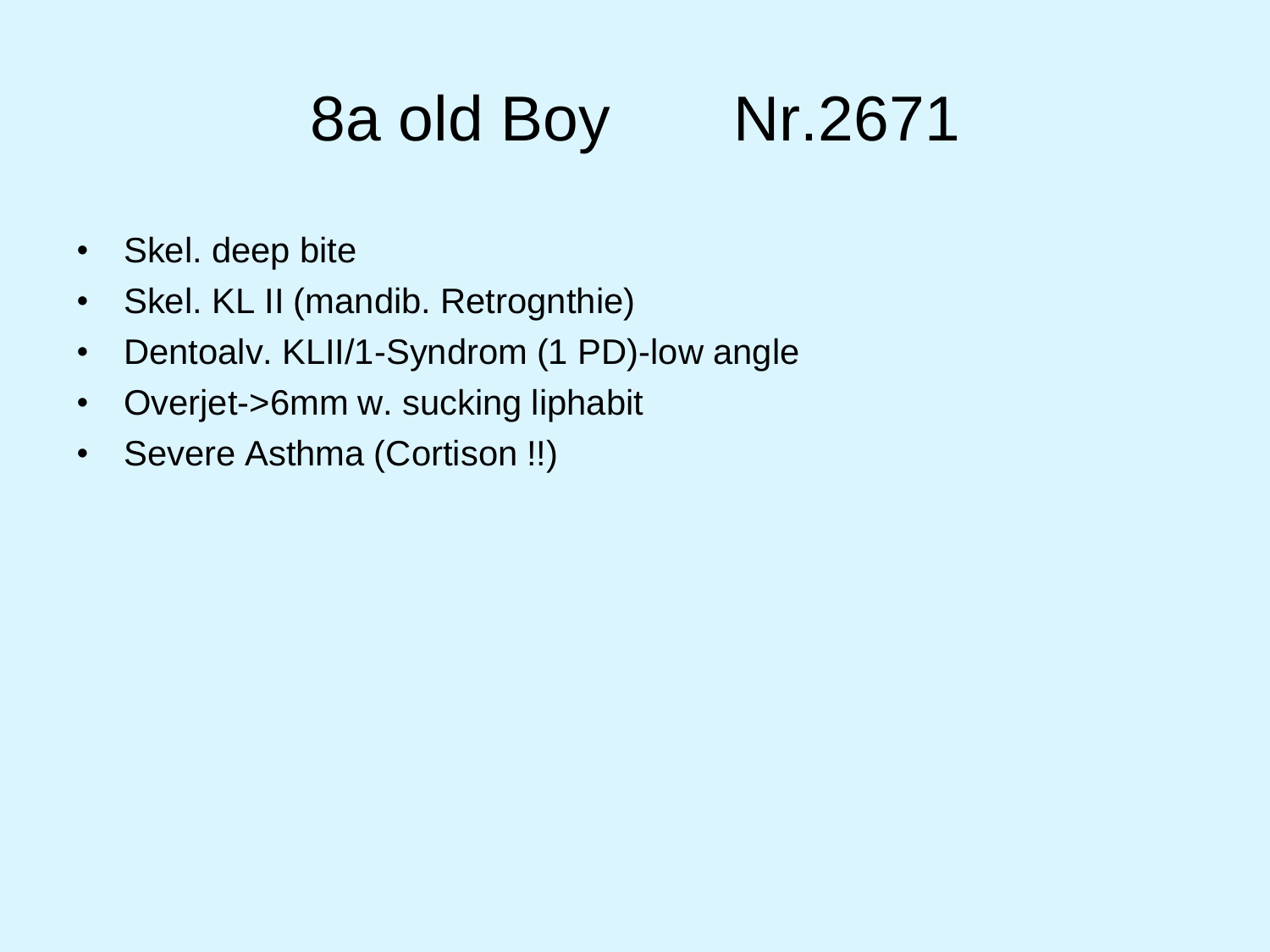#### **Diagnose:**

- . skel. deep bite
- •skel. KL II (mandib. Retrognathy!)
- dentoalv. KL II/1-syndrom (1 PD b.s.)
- $\cdot$ Oberbite  $\rightarrow$  4mm
- •Overjet ->6mm with sucking liphabit
- •Overerurtion & protrusion of the lower front
- Asthma, Heuschnupfen, Hausstauballergie u.Snoring
- -> bekommt deswegen täglich Cortison seit 1 Jahr
- -> jetzt in Desensibilisierung

### **Treatment Plan--watch the generell FKO- info!!(www.drmangold.at**

- . Vorerst mit KB und entspr. FKO- Gerät (Fränkel) den UK in toto nach vor vorbringen und gleichzeitig den Biss heben
- Den Rest dann mit fest. KFO, falls nötig
- •At first with therapeutic bite(Antedisplacement of the mandibel!!) and the FKO-Appliance(Fränkel 1c and EOA) bringing the mandibel foreward and at the same time developing verticalisation
- •The rest with MEAW-technik,if at all necessary!!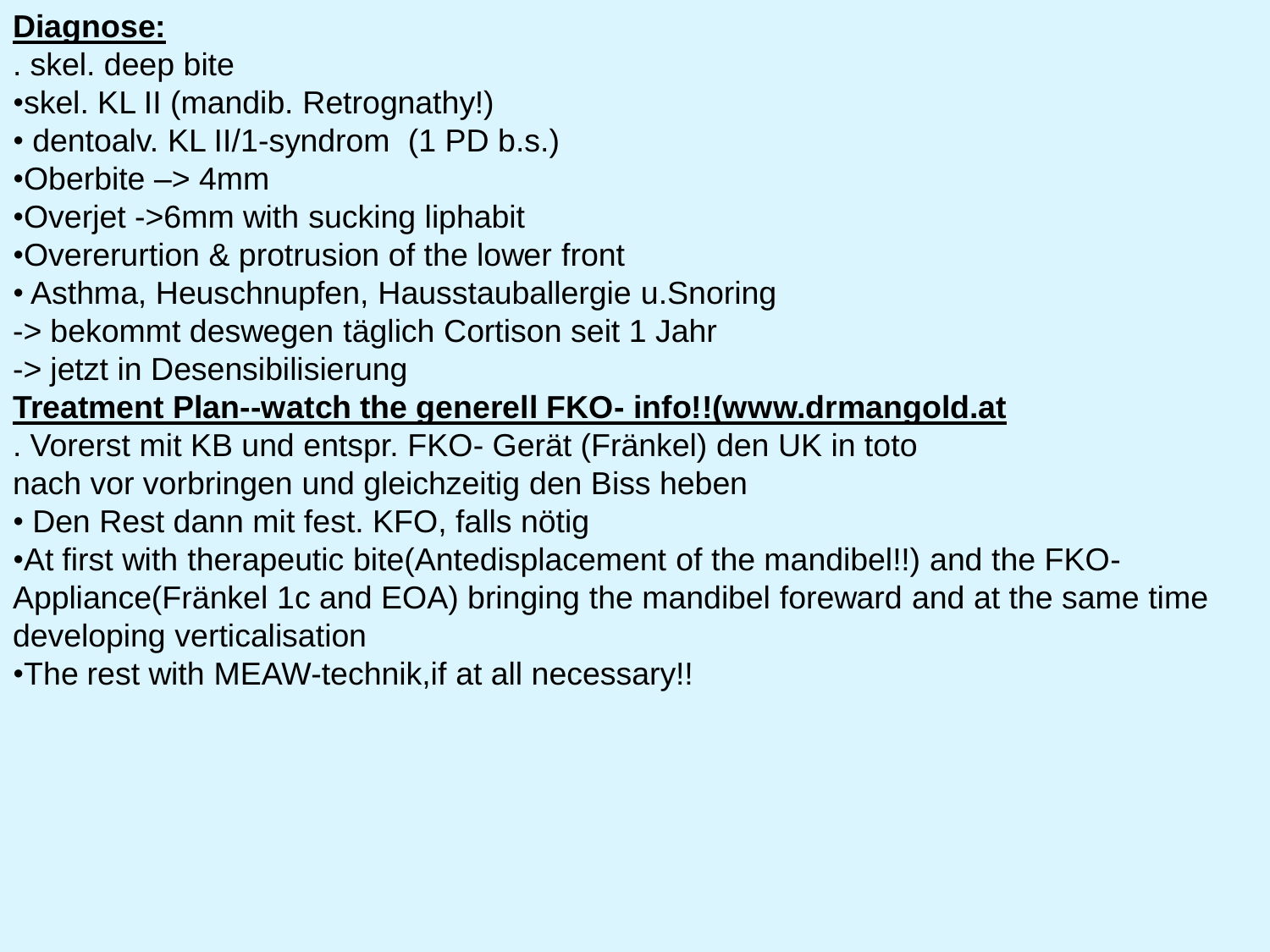









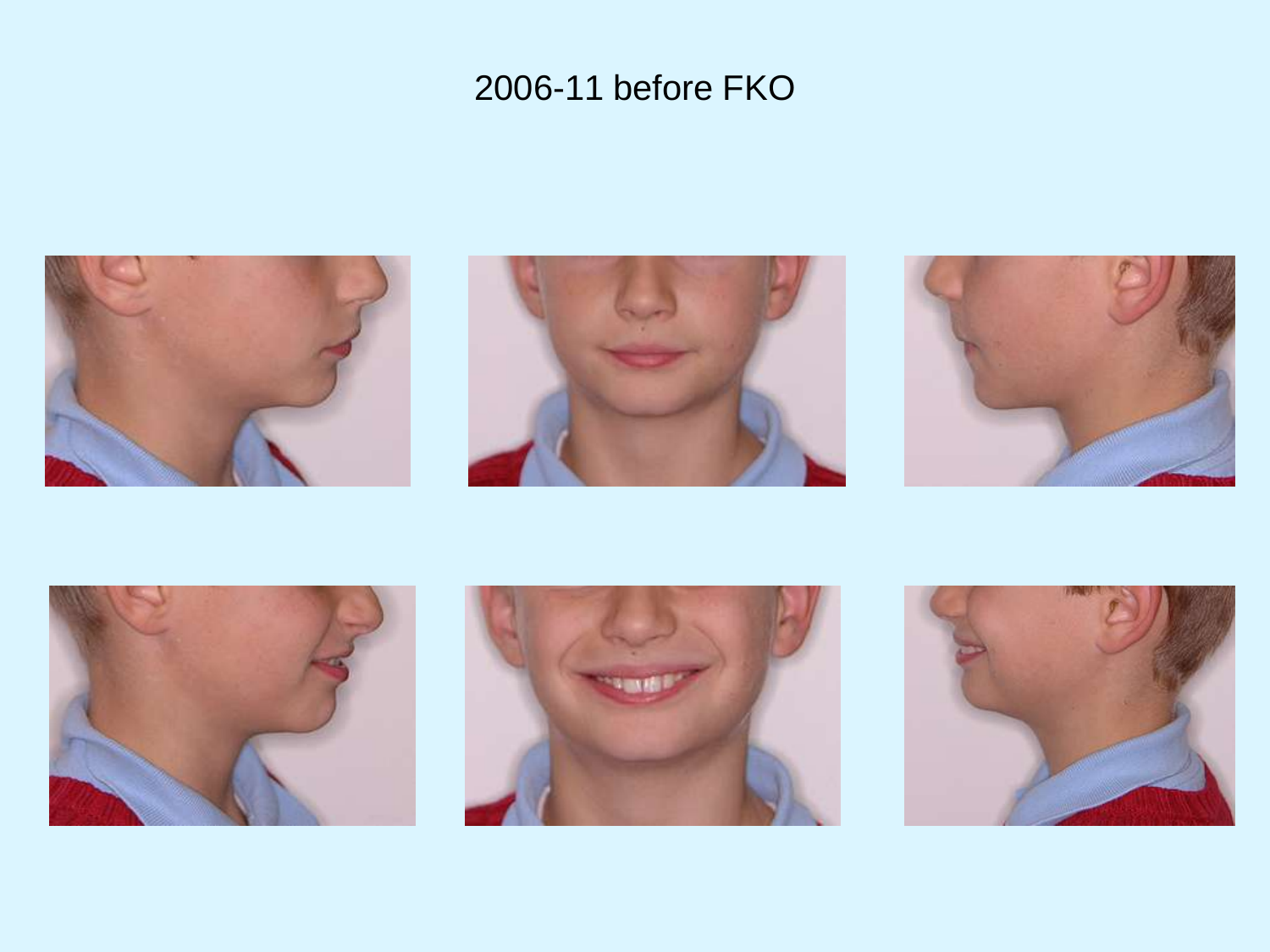









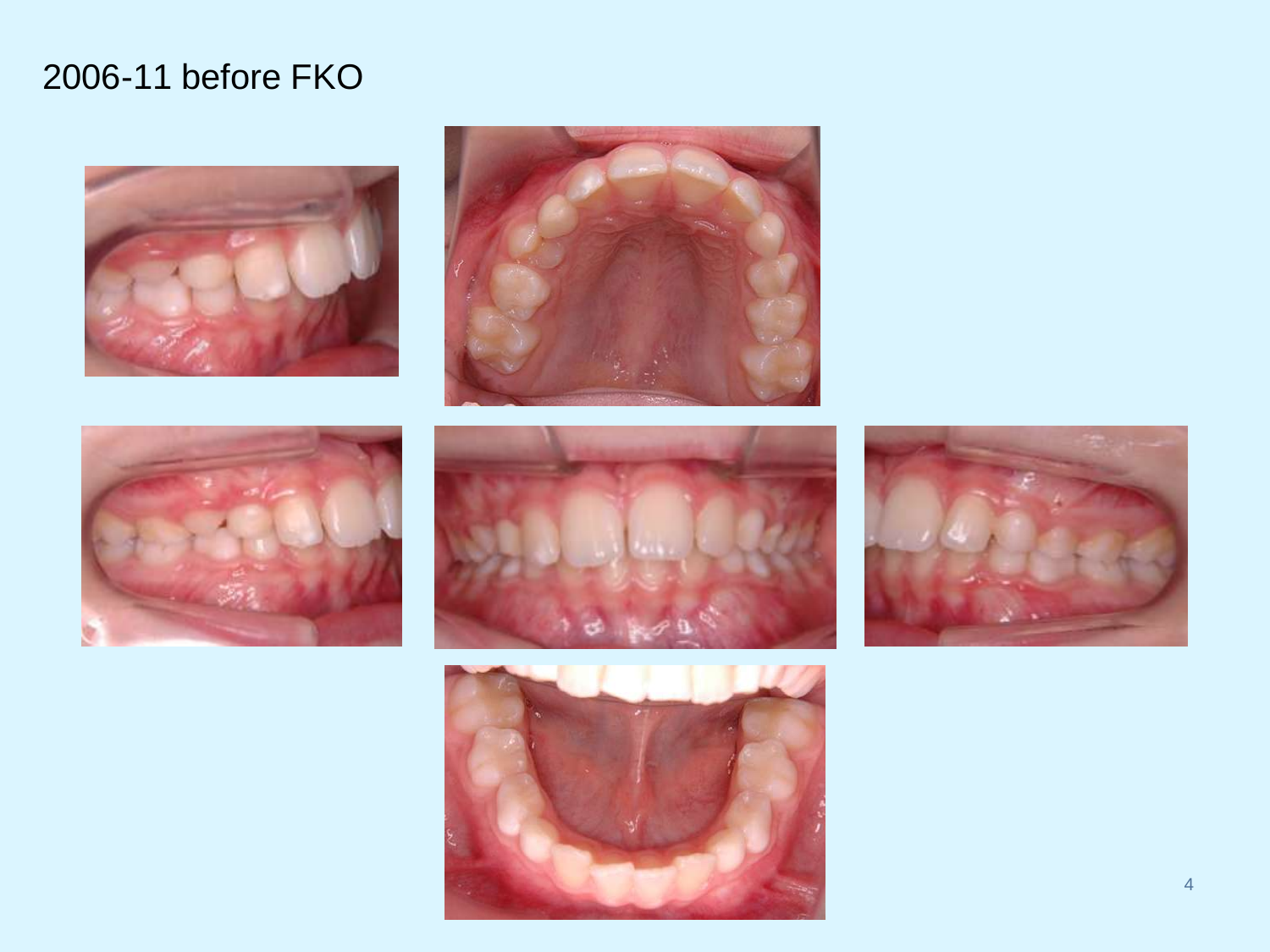











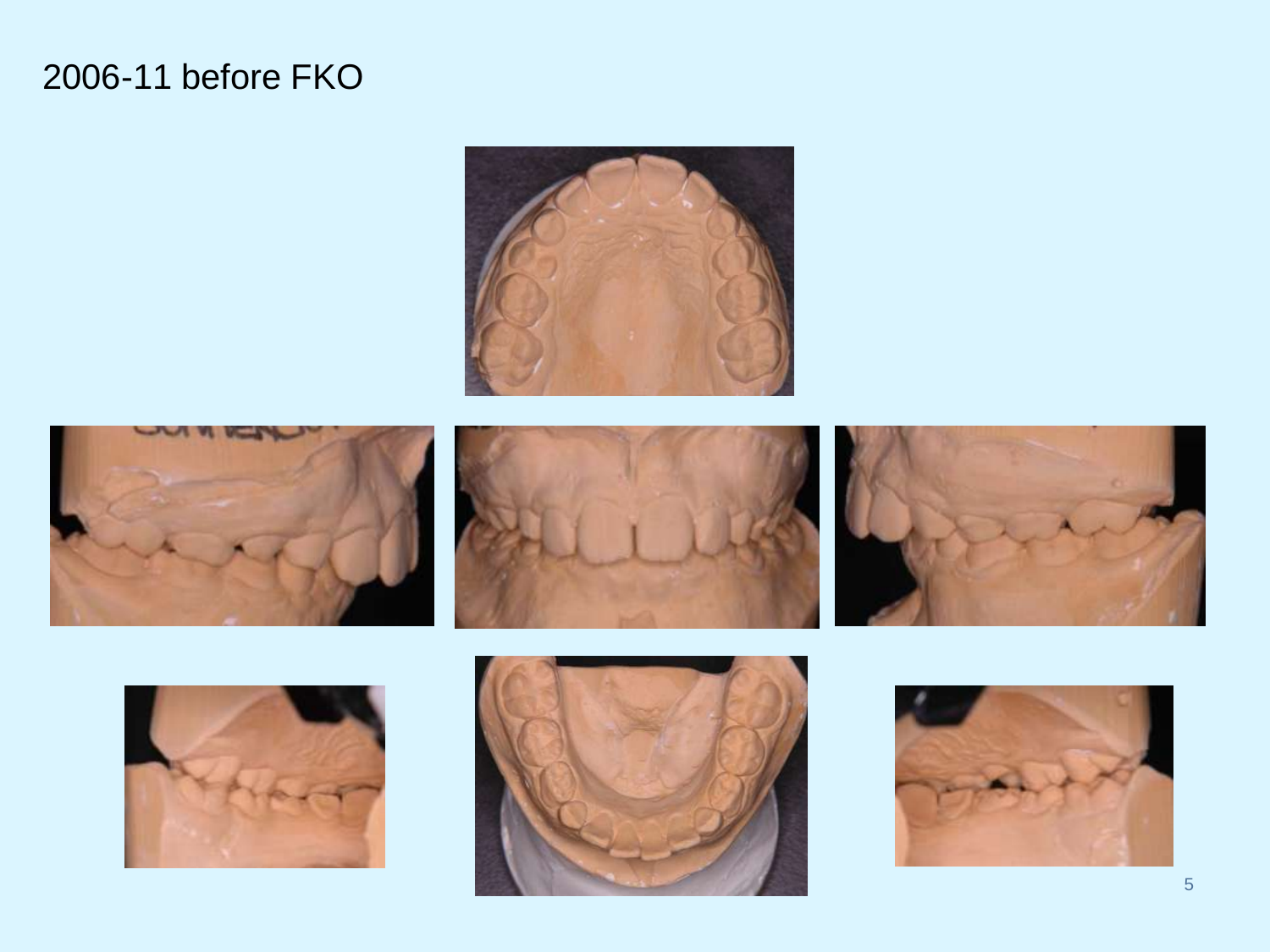#### Fränkel





KB





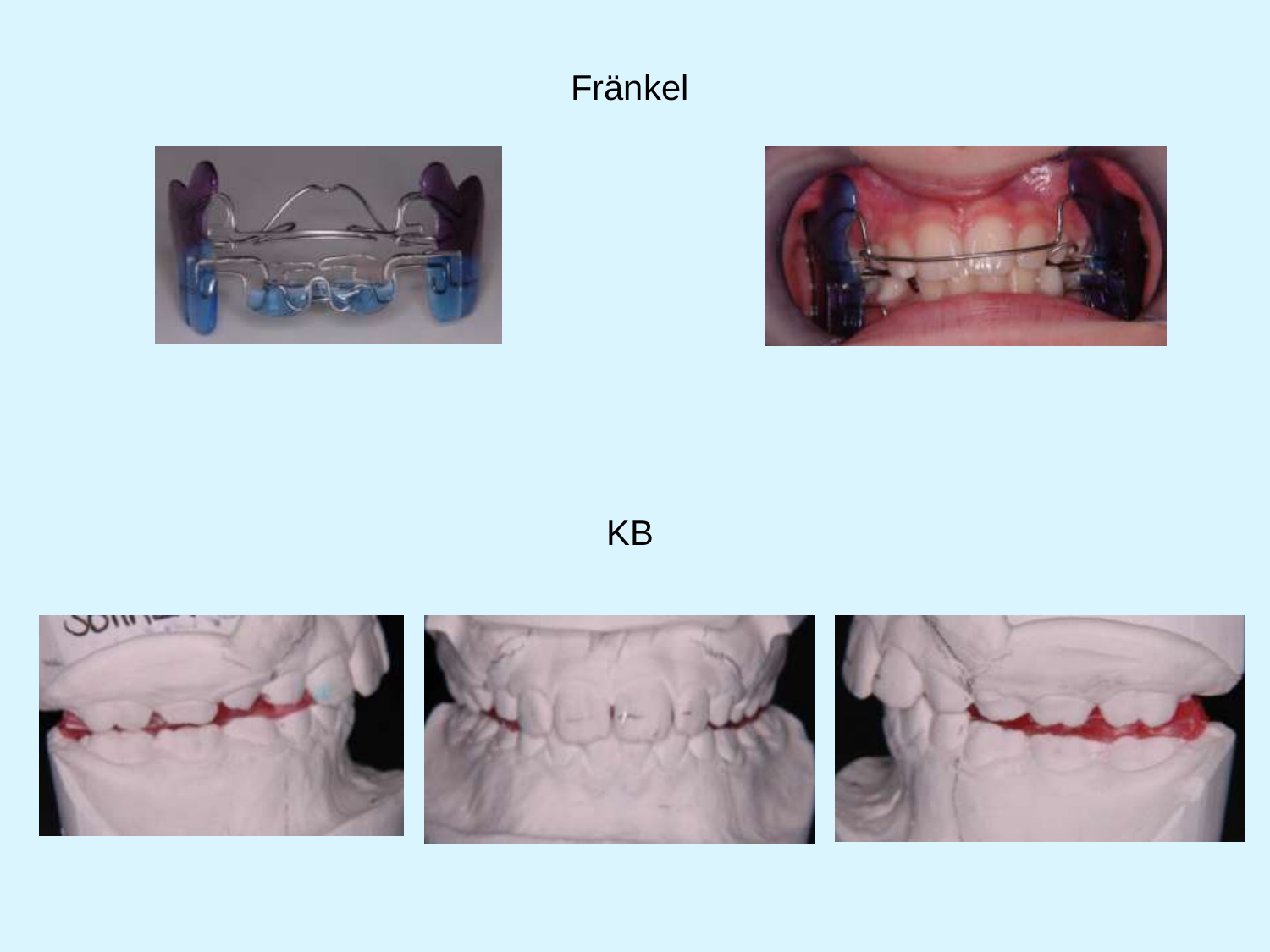# Generell "between record"

- 9.07—no more Snoring
- Strong Decrease of Cortison
- Optimizing in Speech & Reading
- Mandibel moves step by step foreward
- Also Verticalisation
- Compliance is perfect!!
- Begin of the Functions-KFO has been 12.06!!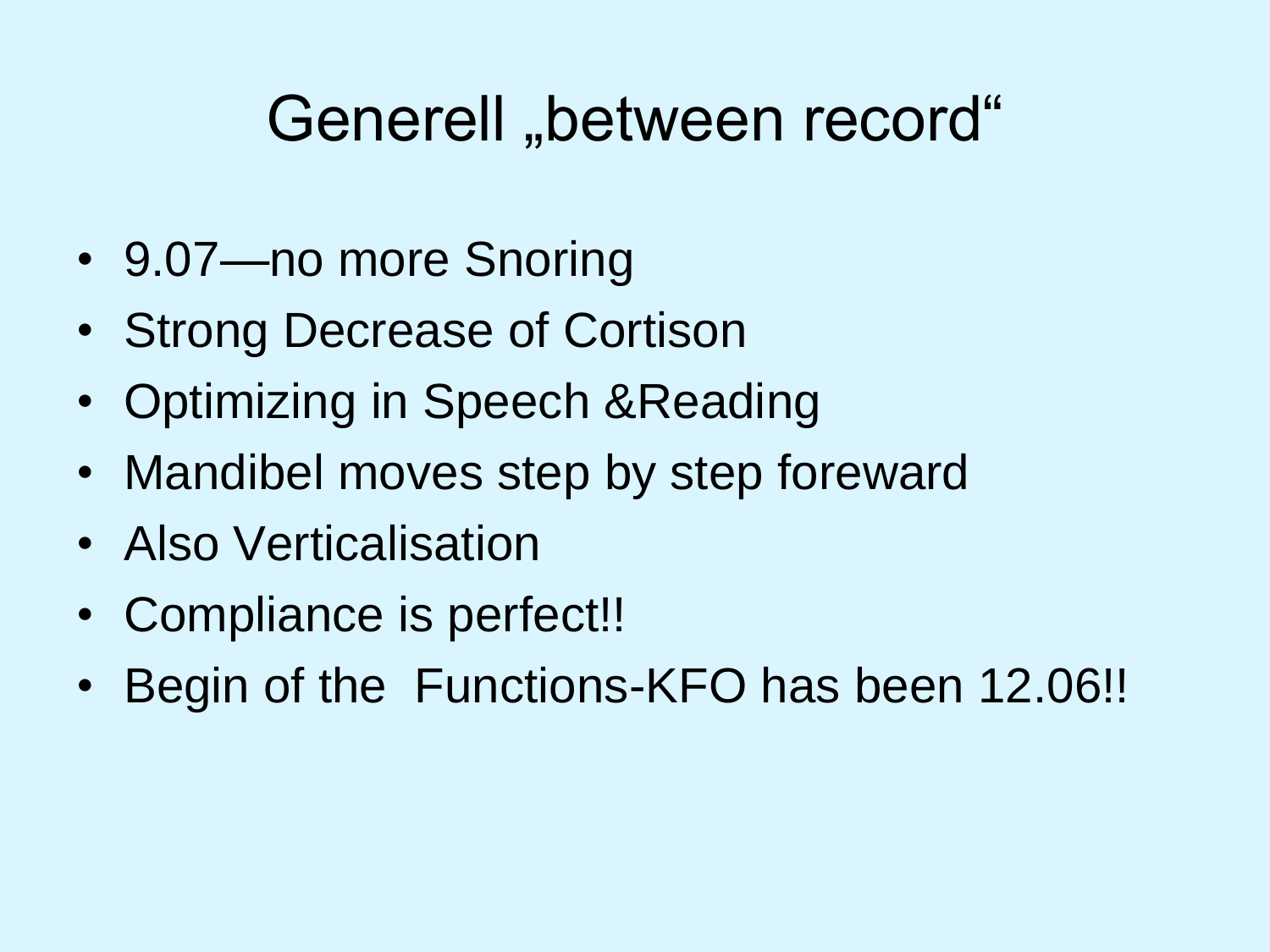### 2008-01 During the Treatment









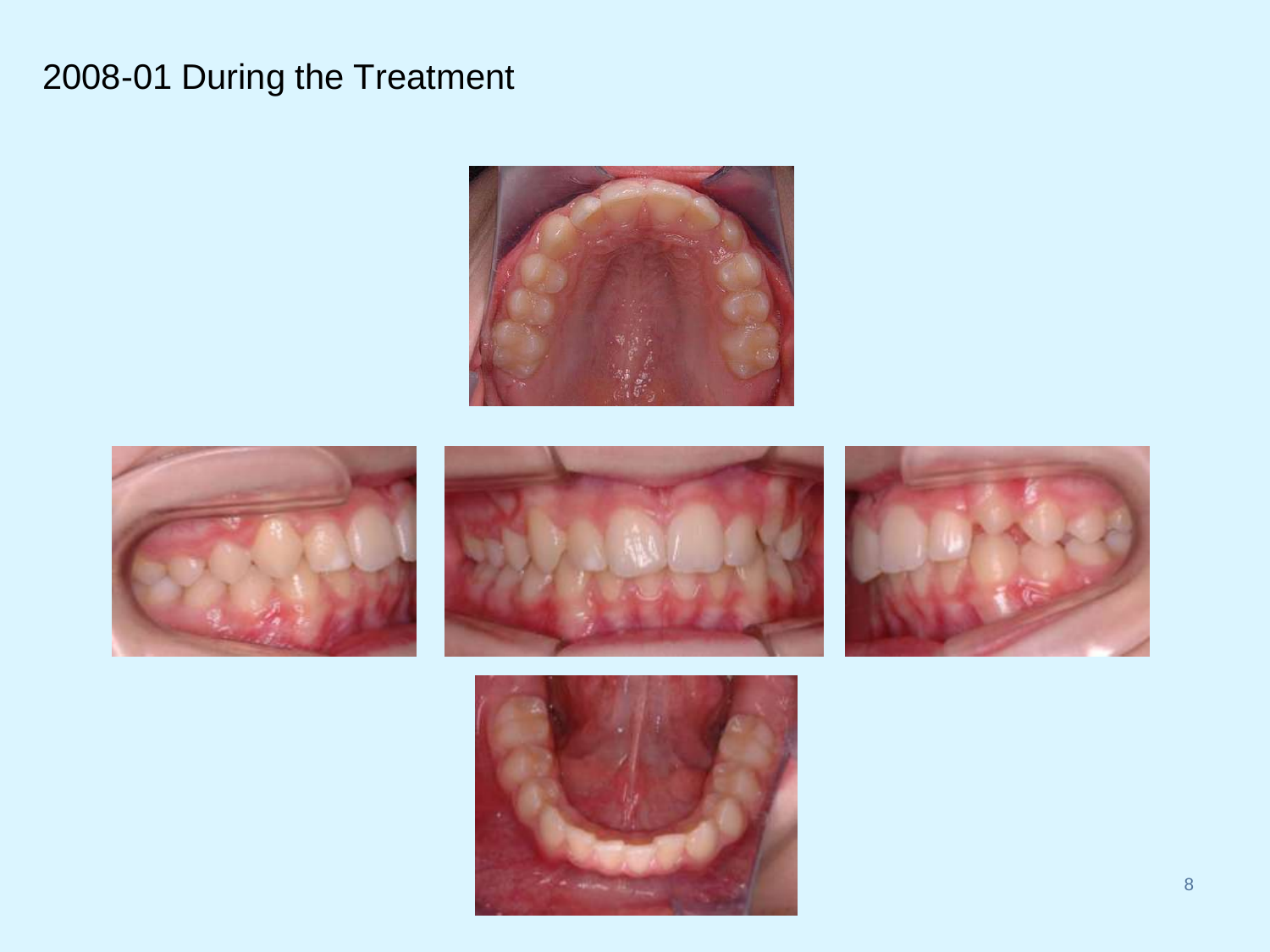







 $KB$ 





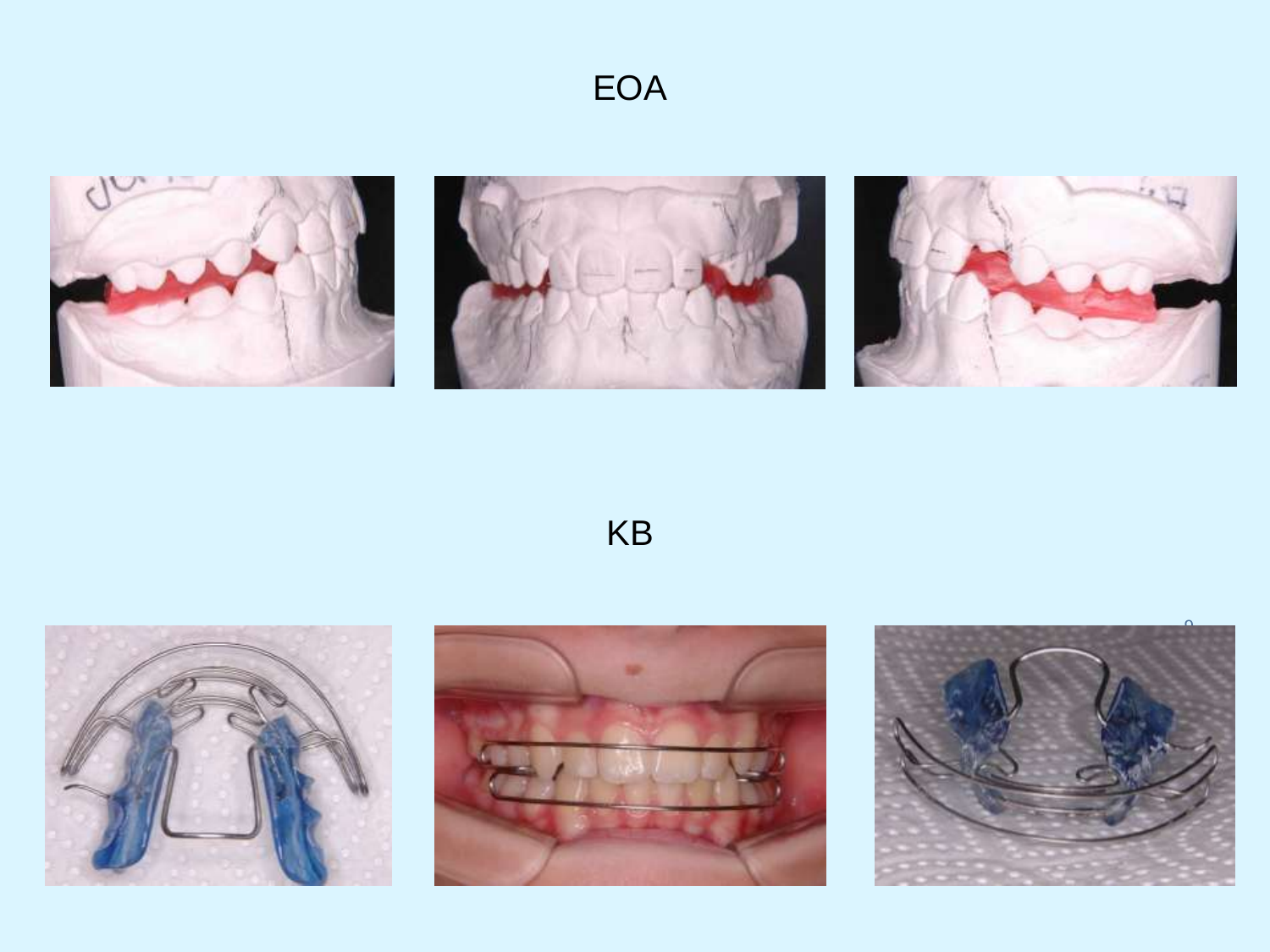









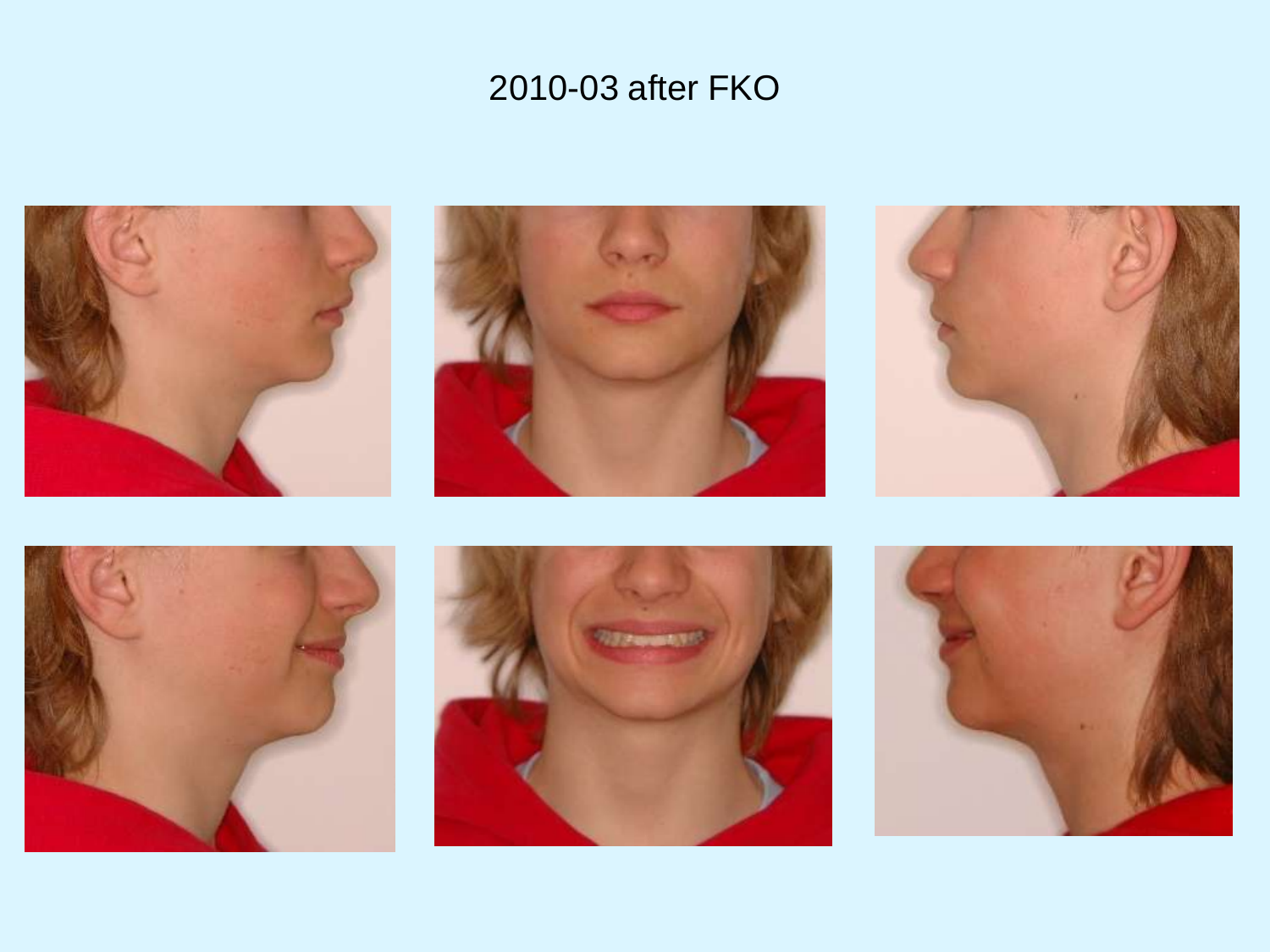









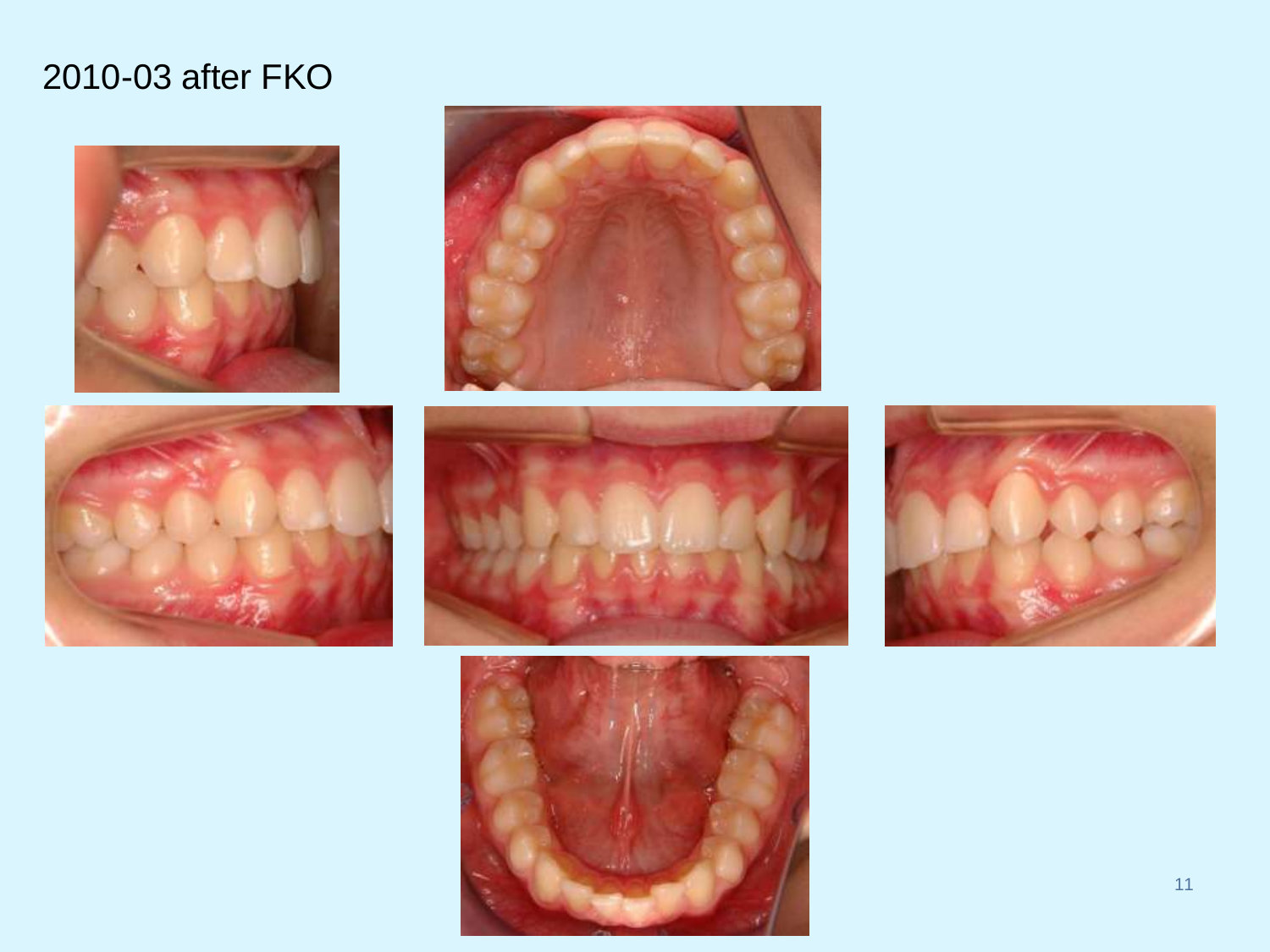











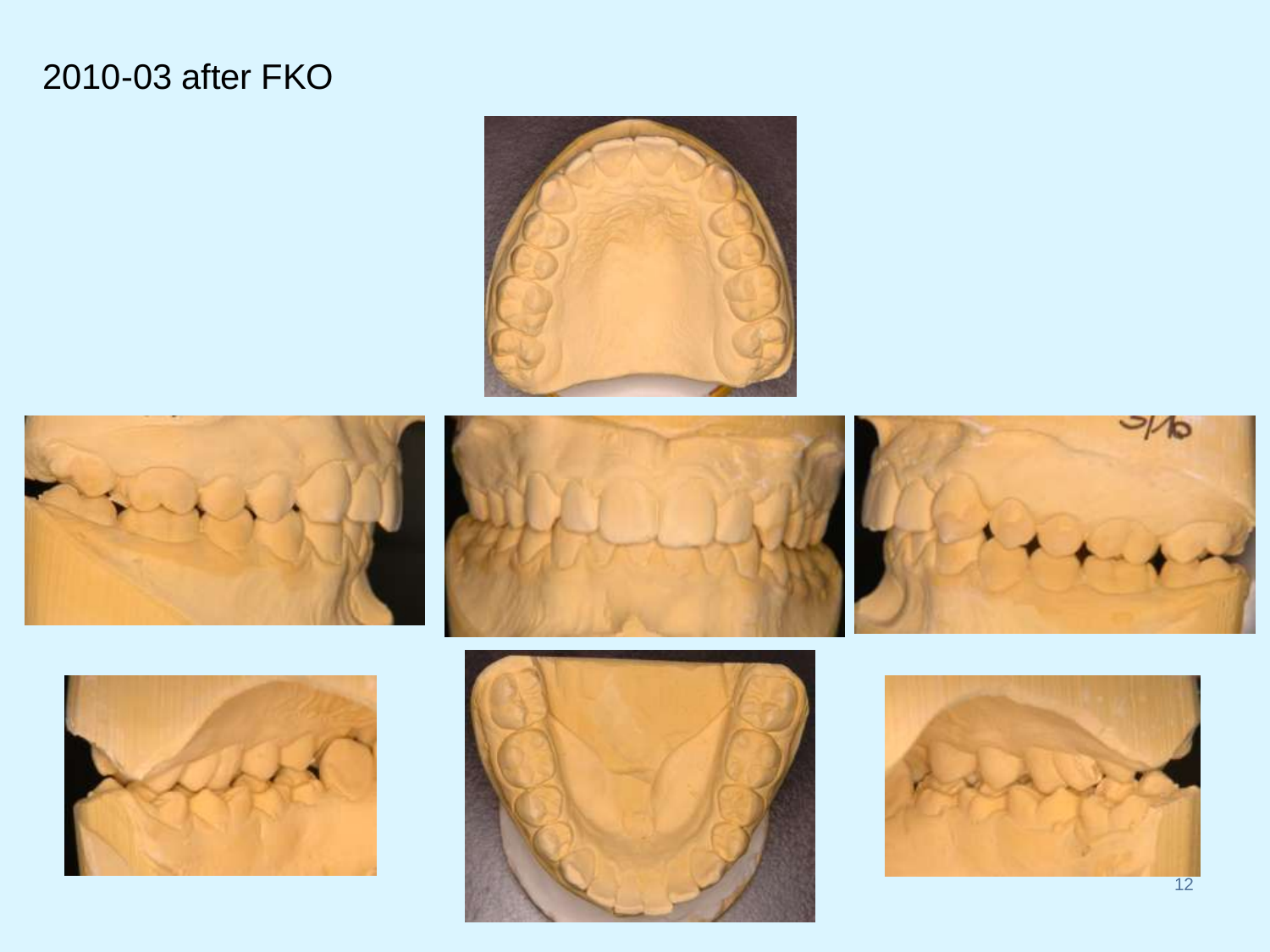









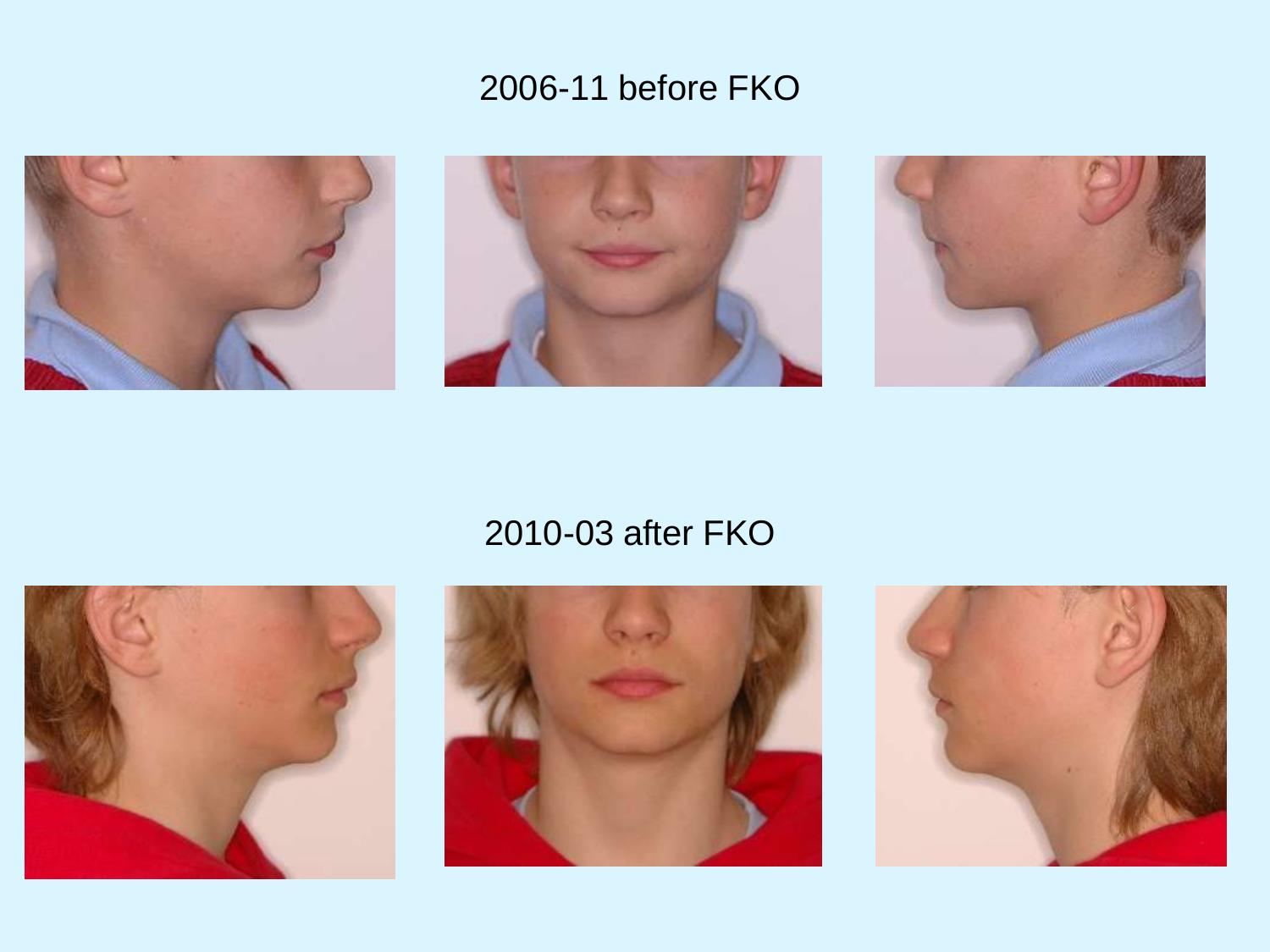









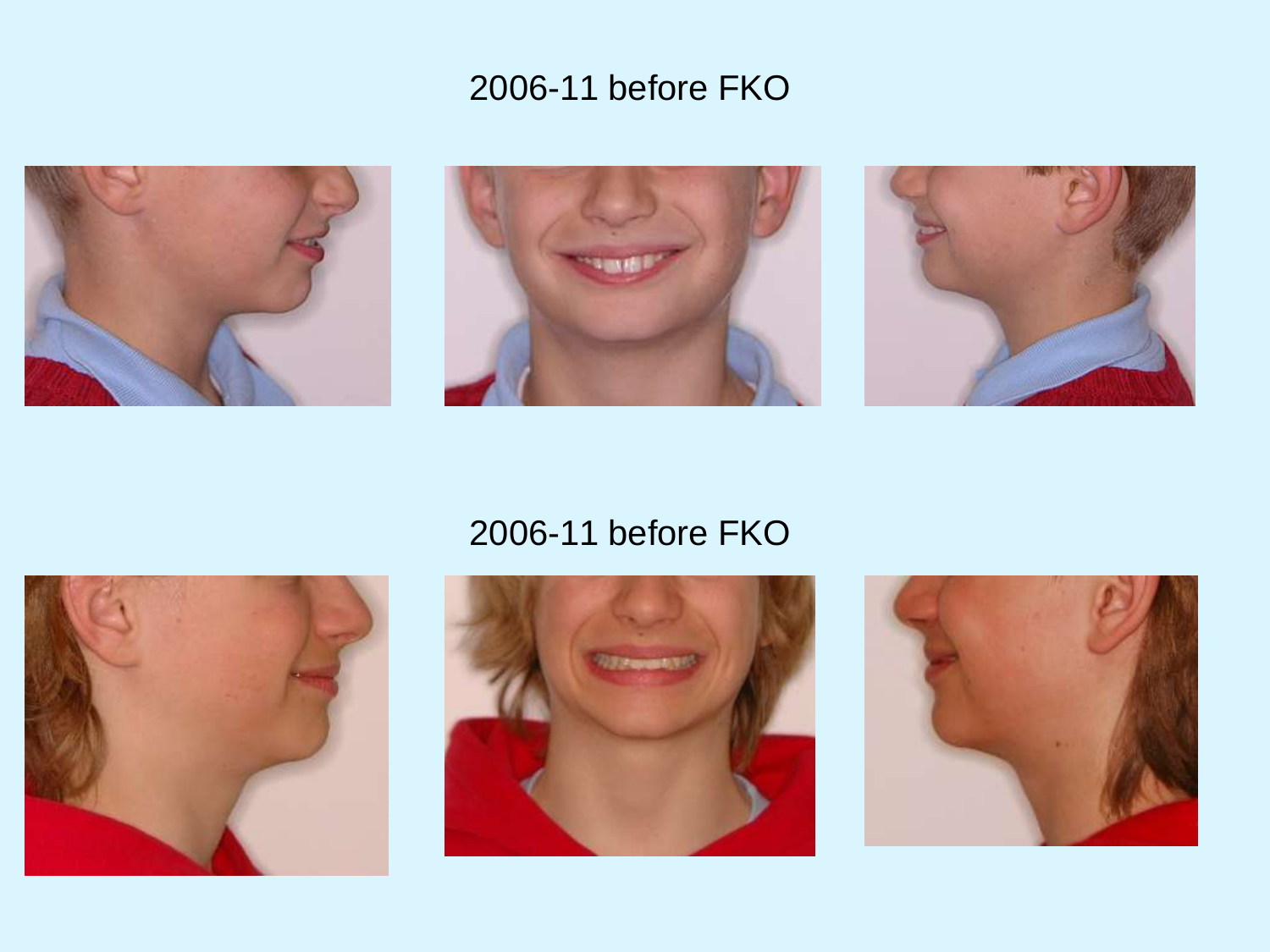





### 2008-01 during FKO











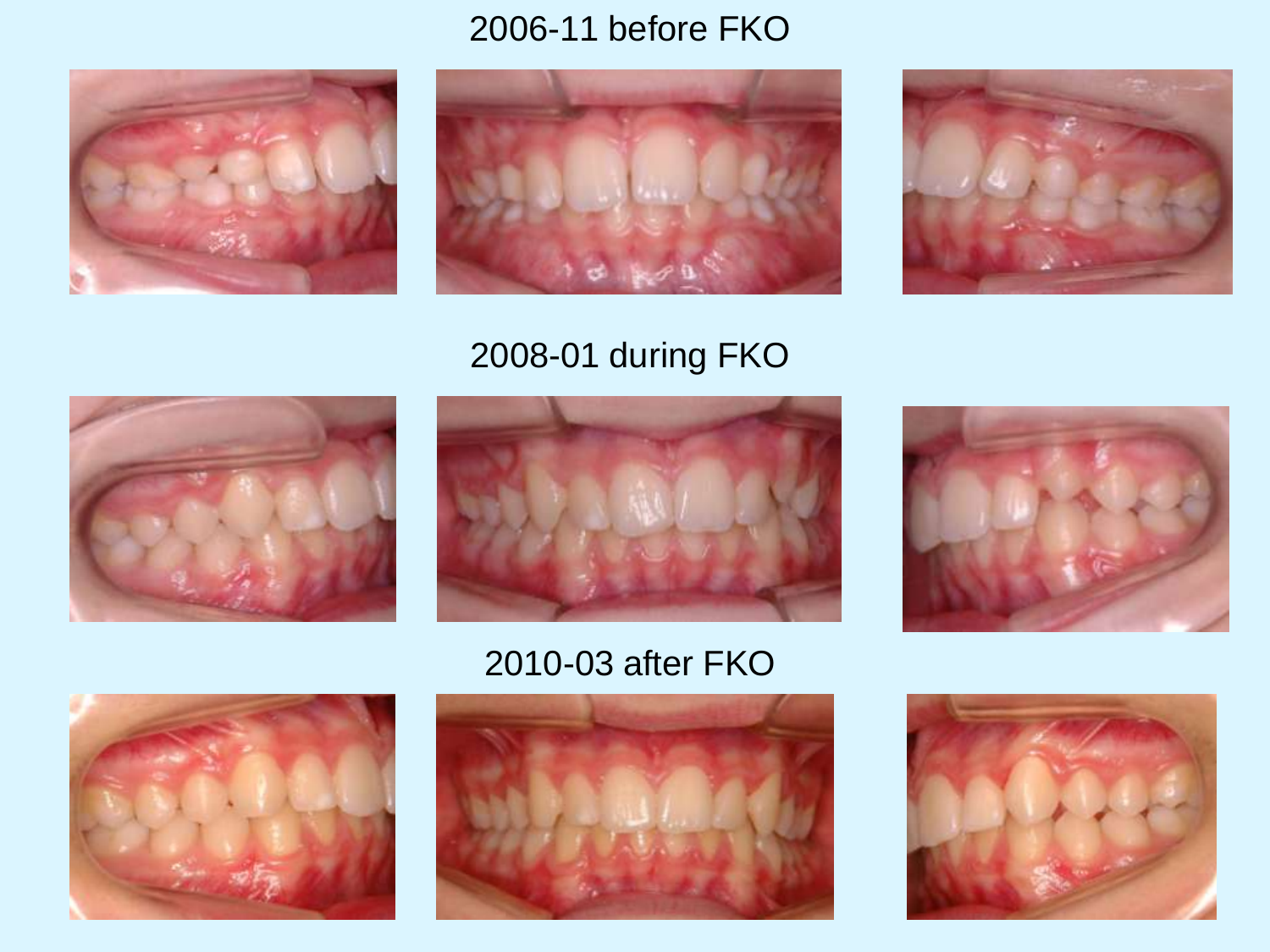#### 2006-11 before FKO 2008-01 2010-03 after Treatment







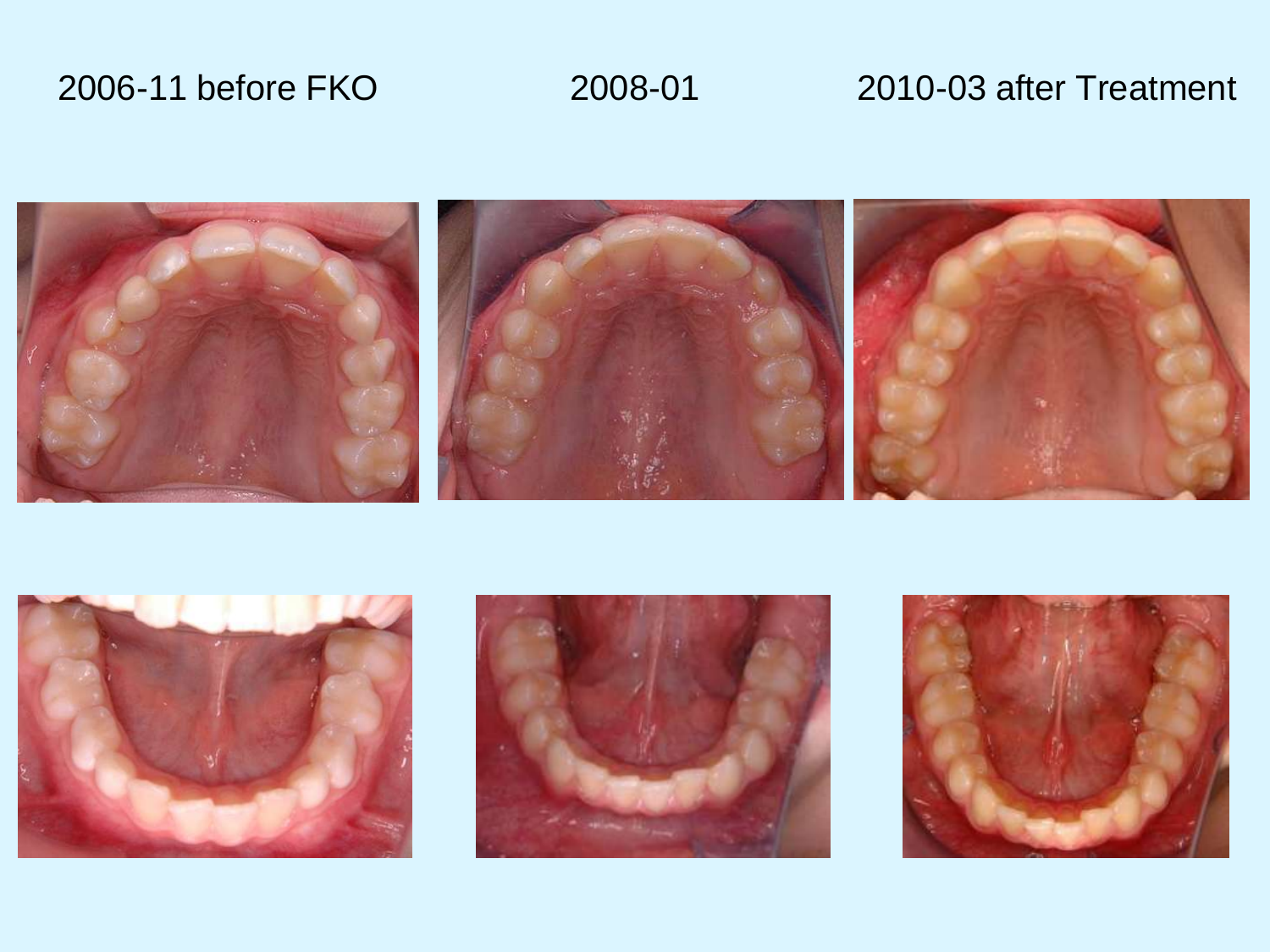#### 2006-03 before Treatment



#### 2010-03 after Treatment

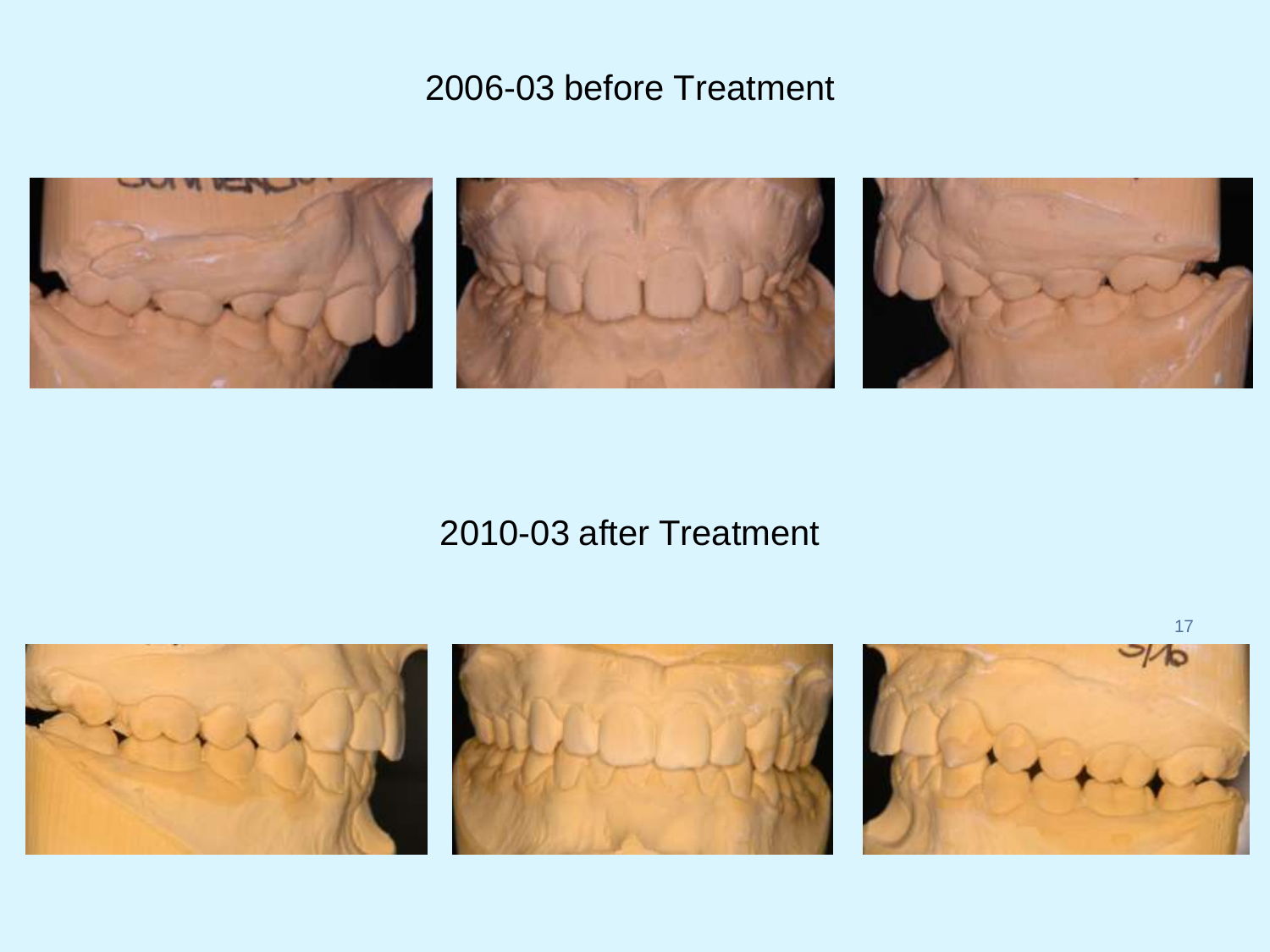### 2006-11 before FKO 2010-03 after FKO







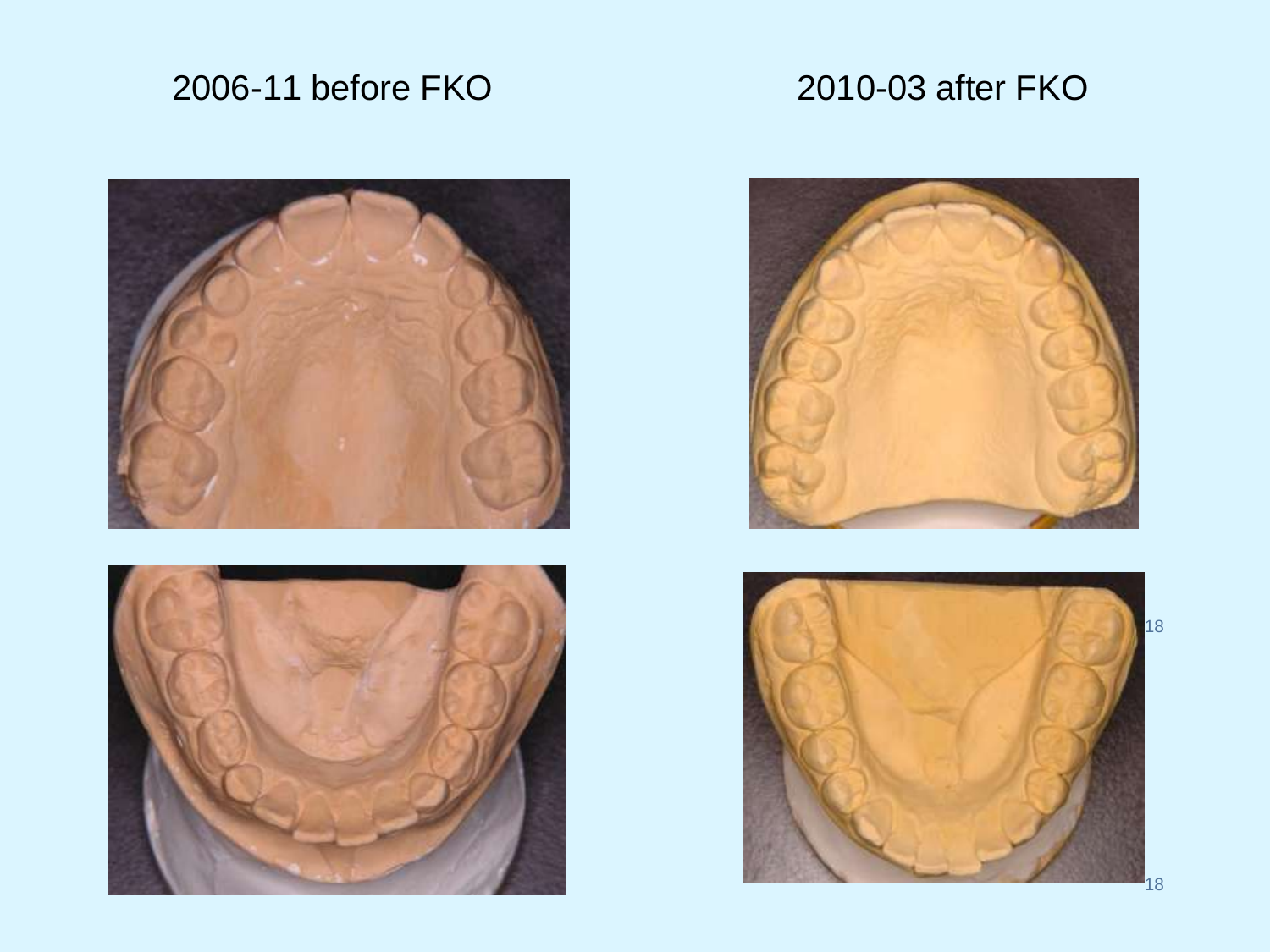



2006-11 before FKO 2008-06 during FKO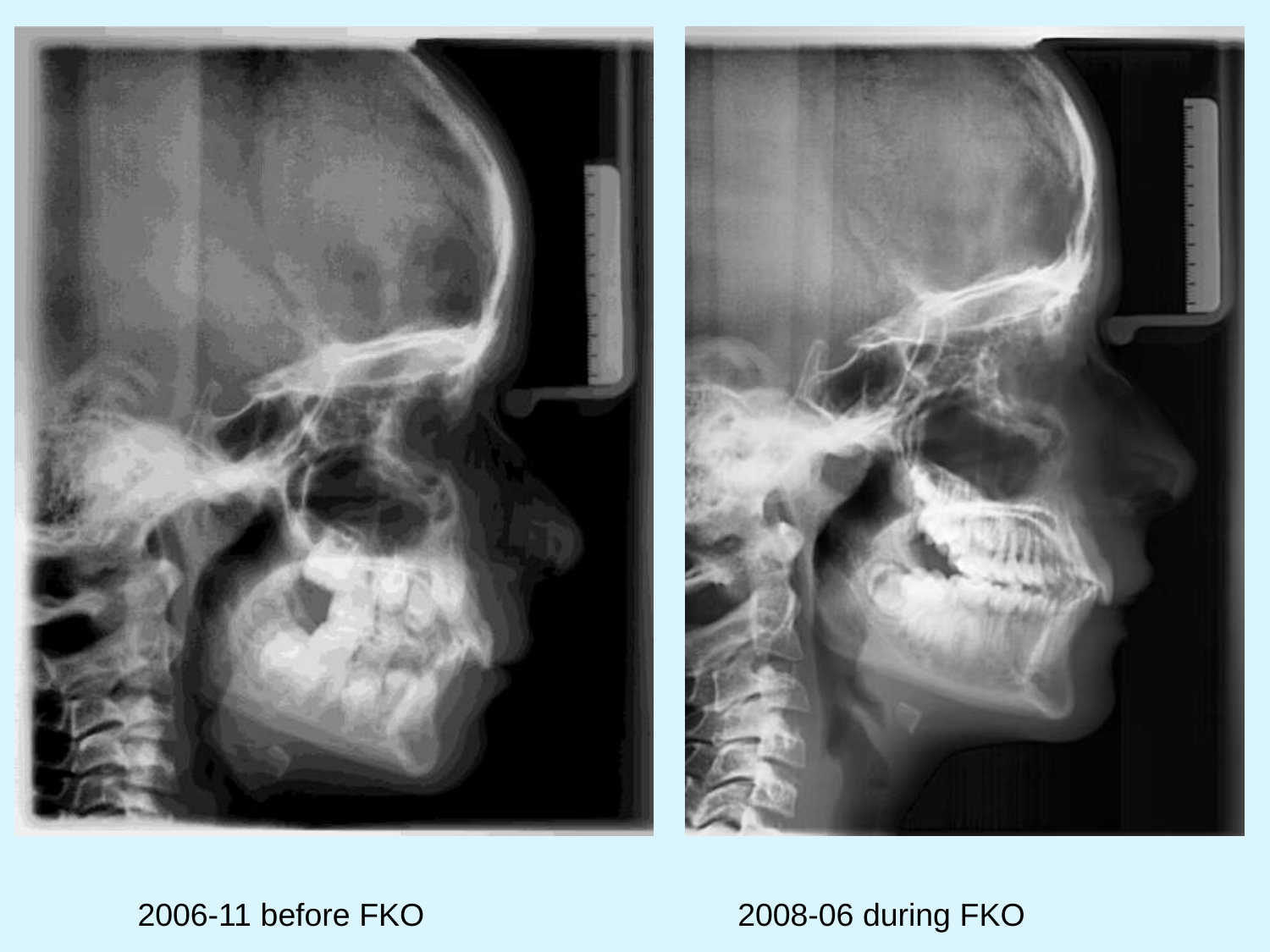## Jarabak





#### 2006-11 before FKO 2008-06 during FKO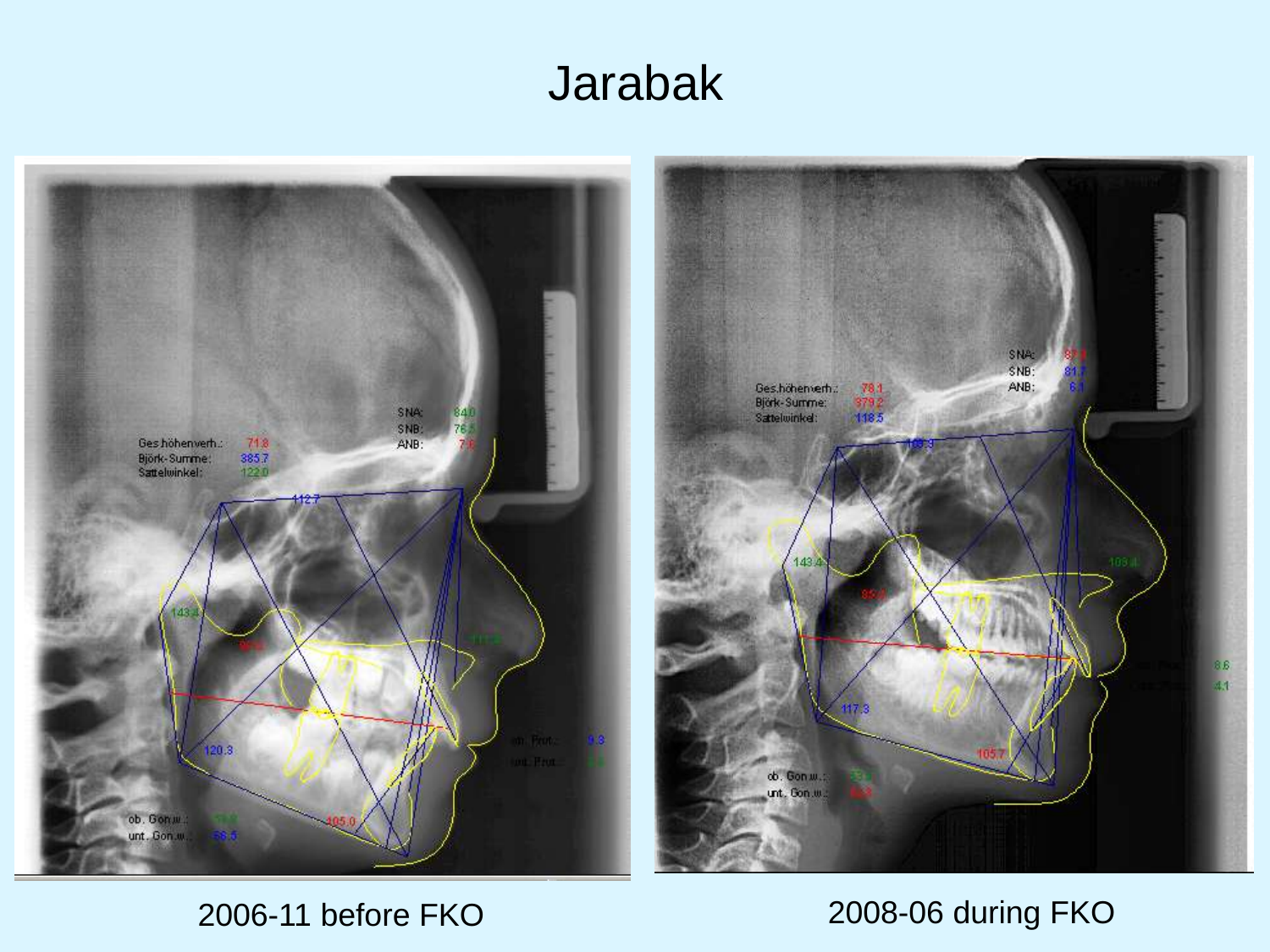## **Ricketts**





2006-11 before FKO 2008-06 during FKO